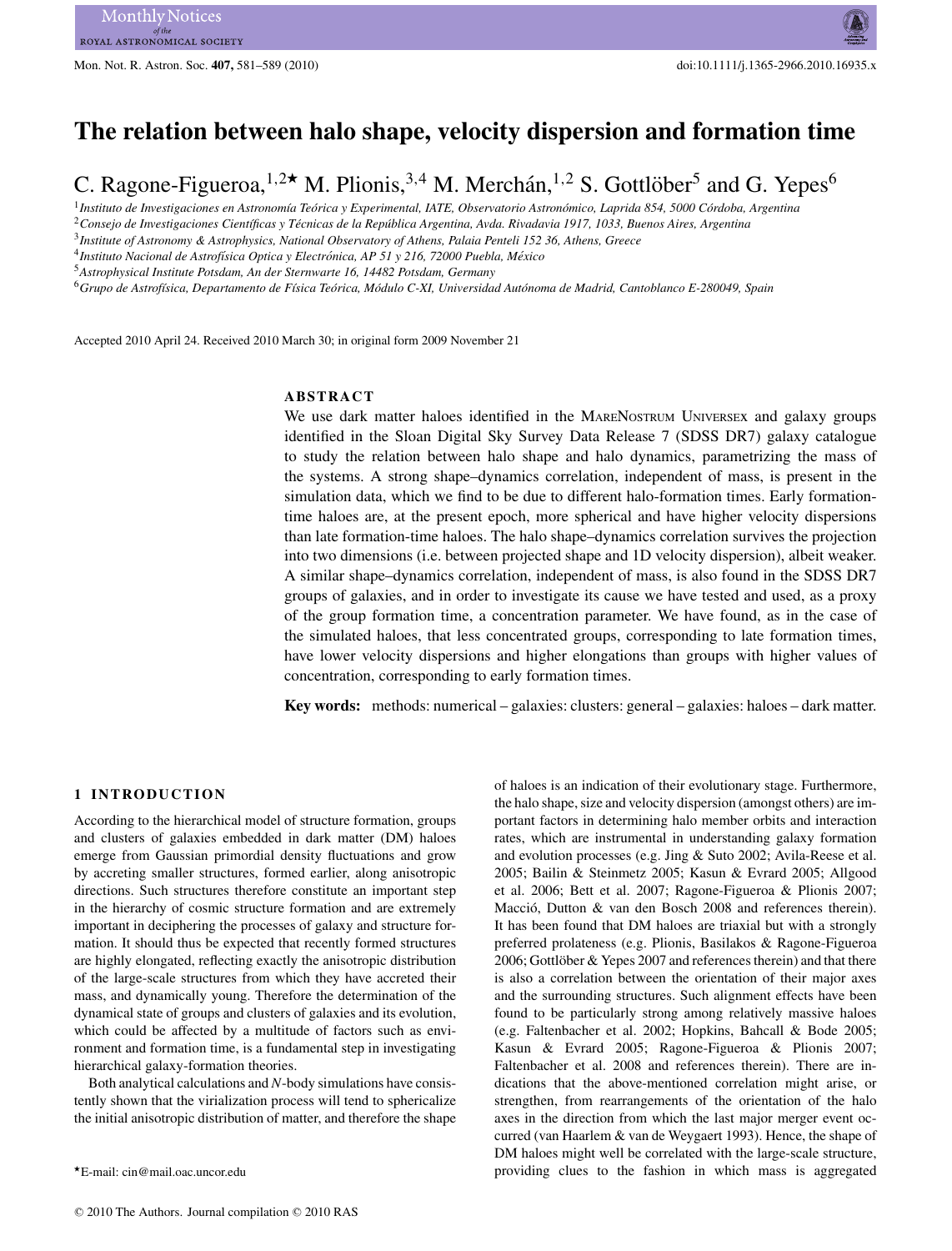(e.g. Basilakos et al. 2006). The imprints of this accretion can be observed in the substructure features present in a halo, which have been found to correlate with the halo shape (Ragone-Figueroa & Plionis 2007). Haloes with higher levels of substructure, or equivalently dynamically young haloes, are preferentially more elongated. The subsequent evolution should induce a change in the shape of haloes, leading to more spherical configurations and increasing their velocity dispersions as well.

According to this last statement, Faltenbacher & Mathews (2007) have found, in agreement with the Jeans equation, that the velocity dispersion of subhaloes increases with the host halo concentration. Given that halo concentration and formation time are also correlated (Bullock et al. 2001; Wechsler et al. 2002), this result implies that older haloes should have higher subhalo velocity dispersions. Once a halo is virialized, the dynamical mass can be computed from its velocity dispersion and virial radius (e.g. Binney & Tremaine 1987). Nevertheless, if virialization has not yet been achieved, the above-mentioned effect and its possible dependence on the local halo environment should be taken into account. In addition, there is also evidence for the sphericalization of DM haloes with time (e.g. Allgood et al. 2006). This behaviour can be studied well using haloes in numerical simulations, where their three-dimensional (3D) shape and velocity dispersion can be calculated accurately.

These issues motivated us to study the relation between the DM halo velocity dispersion and shape in narrow halo mass ranges, in order to exclude possible halo-mass-dependent effects. We also investigate how this correlation is transformed when computing projected shapes and velocity dispersion along the line of sight, in order to be able to compare our results with observational data, e.g. the SDSS galaxy groups.

The outline of the paper is as follows. In Section 2 we describe the MARENOSTRUM numerical simulation and the SDSS observational data, together with the identification procedure applied to the corresponding systems and their properties. In Section 3 we study the halo shape–dynamics relation in the simulation. In Section 4 we seek a formation-age proxy that can be computed in a realistic group catalogue. We continue in Section 5 by presenting the shape– dynamics correlation results for observed SDSS groups of galaxies. Finally, Section 6 contains our conclusions.

## **2 HALO AND GROUP DATA**

#### **2.1 The MARENOSTRUM simulation**

The non-radiative SPH simulation dubbed the MARENOSTRUM UNIVERSE (see Gottlöber & Yepes 2007) and covering a volume of  $(500 h^{-1} \text{ Mpc})^3$  was performed in 2005 with the parallel TREEPM+SPH GADGET2 code (Springel 2005). The resolution of the simulation is such that the gas and DM components are resolved by  $2 \times 1024^3$  particles. The initial conditions at redshift  $z =$ 40 were calculated assuming a spatially flat concordance cosmological model with the following parameters: total matter density  $\Omega_{\rm m} = 0.3$ , baryon density  $\Omega_{\rm b} = 0.045$ , cosmological constant  $\Omega_{\Lambda} = 0.7$ , Hubble parameter  $h = 0.7$ , slope of initial power spectrum  $n = 1$  and normalization  $\sigma_8 = 0.9$ . This resulted in a mass of  $8.3 \times 10^9$  *h*<sup>−1</sup> M<sub>(</sub> $\circ$ ) for the DM particles and  $1.5 \times 10^9$  *h*<sup>−1</sup> M<sub>( $\circ$ </sub>) for the gas particles. The simulation followed the non-linear evolution of structures in gas and dark matter from  $z = 40$  to the present epoch. Dissipative or radiative processes and star formation were not included. The spatial force resolution was set to an equivalent Plummer gravitational softening of 15 *h*−<sup>1</sup> comoving kpc. The

SPH smoothing length was set to the distance to the 40th nearest neighbour of each SPH particle.

After the release of the three-year *WMAP* data, the original simulation was repeated with lower resolution, assuming the predicted low *WMAP*3 normalization ( $\sigma_8 = 0.75$ ), as well as with a higher normalization of  $\sigma_8 = 0.8$ , which is in better agreement with the five-year *WMAP* data. Yepes et al. (2007) argue that the low-normalization cosmological model inferred from the three-year *WMAP* data results is barely compatible with the present-epoch X-ray cluster abundances. All these simulations have been performed within the MARENOSTRUM Cosmology project at the Barcelona Supercomputer Center.

#### *2.1.1 Halo identification, shape and formation time*

In order to find all structures and substructures within the distribution of two billion particles and to determine their properties we have used a hierarchical friends-of-friends (FOF) algorithm (Klypin et al. 1999; Gottlöber et al. 2006b). At all redshifts we have used a basic linking length of 0.17 for the mean interparticle separation to extract the FOF clusters, which corresponds to an overdensity of  $\sim$ 330 of the mean density. Shorter linking lengths have been used to study substructures. The FOF analysis has been performed independently for DM and gas particles. Using a linking length of 0.17 at redshift  $z = 0$ , we have identified more than two million objects with more than 20 DM particles that closely follow a Sheth–Tormen mass function (Gottlöber et al. 2006a).

Using the FOF method one extracts rather complex objects, which are characterized by an isodensity surface given by the linking length, from the simulation. To a first approximation these objects can be characterized by triaxial ellipsoids. The shape and orientation of the ellipsoids can be directly calculated as eigenvectors of the inertia tensor of the given object. The shape is then characterized by the ratios between the lengths of the three main axes  $(a > b > a)$ *c*). Gottlöber & Yepes (2007) have studied the shape of galaxy clusters in the MARENOSTRUM UNIVERSE and found that both gas and DM components tend to be prolate, although the gas is much more spherically distributed. Here we study the shape of the more massive DM component of the FOF objects, which reflects the shape of the potential in which the galaxies move.

Finally, in our present work we will extensively use the notion of halo-formation time  $(z<sub>form</sub>)$ , which is usually defined as the redshift at which the halo accretes half of its final  $(z = 0)$  mass. By selecting haloes in the lower and upper quartiles of the formation-time distribution, we define what we will call the late formation-time (LFT) and early formation-time (EFT) halo populations, respectively. We also divide the haloes into four mass ranges, namely 1.0–1.3, 2.0– 2.5, 3.2–4.0 and 6.3–7.9 ×  $10^{13} h^{-1}$  M<sub>(c)</sub>, since we wish to cancel the dependence of any halo-based parameter on its mass.

Fig. 1 shows the distribution of formation times for the four subsamples of haloes as defined previously. The vertical dashed lines denote the location of the first and fourth quartiles of the distribution.

#### **2.2 SDSS DR7 galaxy groups**

In recent years considerable effort has been invested in identifying, using a multitude of methods, groups and clusters of galaxies in redshift surveys (e.g. Huchra & Geller 1982; Nolthenius & White 1987; Tully 1987; Merchán & Zandivarez 2002, 2005; Ramella et al. 2002; Gal et al. 2003; Eke et al. 2004; Gerke et al. 2005; Lee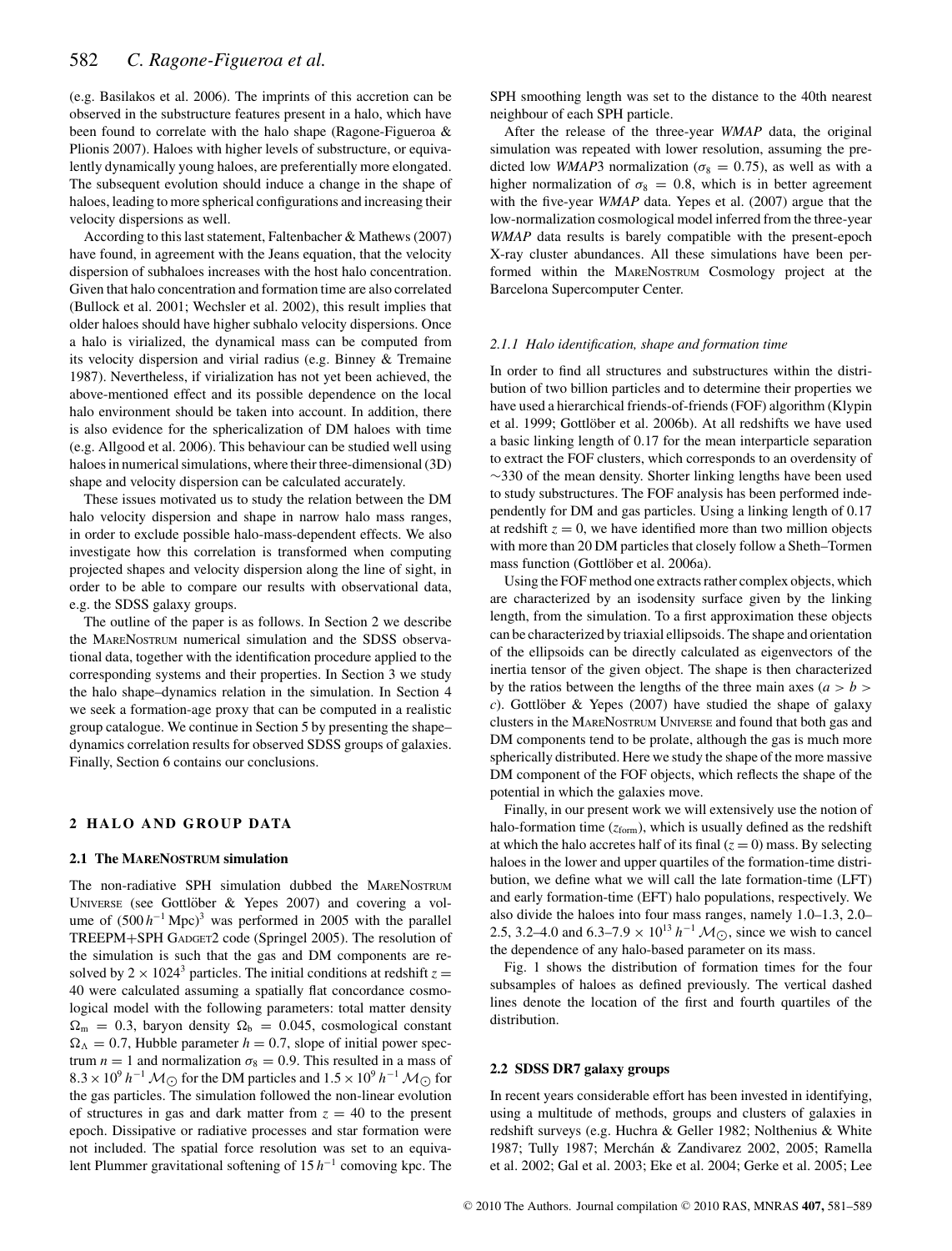

 $0.4$ 



*Morphology and dynamics of group-size haloes* 583

**Figure 2.** Fractional distribution of virial radii (left panel) and masses (right panel) of groups in a volume-limited sample (with 10 or more members) extracted from SDSS DR7, corresponding to  $0.06 < z < z_{\text{lim}} = 0.10$  (dashed histogram), compared with that for the total sample of groups (with three or more members) up to  $z = 0.10$  (empty histogram).

which is the price we have to pay for producing a volume-limited subsample.

#### *2.2.1 Group projected shape*

The group elongation is determined by diagonalizing the 'inertia' tensor, which we construct by weighting each galaxy *n* by its luminosity  $L_n$ . This is done in order to assign more weight to the galaxies that dominate in shaping the group gravitational potential:

$$
I_{ij} = \sum_{n=1}^{10} L_n x_{i,n} x_{j,n}, \qquad (1)
$$

where  $x_{i,n}$  is the *i*th component of the position vector of the *n*th galaxy relative to the group centre of mass. Diagonalizing the  $I_{ij}$ tensor, we obtain two eigenvalues related to the square roots of the minor and major axes, *b* and *a* respectively, which define the halo axial ratio  $q = b/a$ .

Furthermore, as is well documented, there exists a dependence of the group halo apparent elongation on the member-number resolution of the system (e.g. Paz et al. 2006; Plionis et al. 2006). According to this effect, a given system will appear artificially more elongated (smaller  $q = b/a$  ratio) when sampled by a lower number of members. This effect, however, is large for groups with less than 10 members (see fig. 3 in Plionis et al. 2006) and therefore it should not affect our group sample, which by construction has  $n_m \geq 10$ , significantly. In any case, and to overcome any residual effect that could be introduced due to the variable resolution of the different groups, we sample each group having  $n_m > 10$  by selecting randomly only 10 galaxies, the number resolution of the lowest *n*<sup>m</sup> galaxy groups in our sample. Finally, the adopted value of the projected shape, *q*ran, is the result of computing the mean of 10 realizations of the random galaxy selection procedure. *By this procedure we degrade the accuracy of the shape parameter of groups with n*<sup>m</sup> *>* 10, *but we gain resolution consistency over our whole group sample*. To get an idea of the uncertainty introduced by our procedure, we present in the left panel of Fig. 3 the *q* versus *q*ran correlation. As expected, the *q*ran values are systematically lower than their counterparts *q* computed using all member galaxies, while the deviation increases for intrinsically more spherical systems. Since in this plot we show all groups with  $n_m \geq 20$ , in the right panel of Fig. 3 we plot the median value of *q* − *q*ran as a function of the minimum number of group member galaxies. It can be seen than there is, as expected, a tendency of  $q - q_{\text{ran}}$  to increase slowly with  $n<sub>m</sub>$  but, within the errors, we can quote an overall median value of  $\overline{q - q_{\text{ran}}} \simeq 0.063 \pm 0.035$ , independent of  $n_{\text{m}}$ .

**Figure 1.** Different panels correspond to the formation-time distribution of haloes in different mass ranges, namely 1.0–1.3, 2.0–2.5, 3.2–4.0 and 6.3–7.9 × 10<sup>13</sup>  $h^{-1}$   $M$ <sub>○</sub>, from left to right and top to bottom. Vertical dashed lines denote the first and fourth quartiles of the distribution.

et al. 2004; Lopes et al. 2004; Berlind et al. 2006; Tago et al. 2006, 2008; Crook et al. 2007; Yang et al. 2007; Finoguenov et al. 2009; Sharma & Johnston 2009).

In this work we identify groups of galaxies in the SDSS DR7 spectroscopic galaxy sample, which comprises more than 900 000 galaxies within an area of approximately 9000 deg<sup>2</sup> and with a limiting *r*-band magnitude of  $m_{\text{lim}} = 17.77$ . The group-finding algorithm is based on the procedure detailed in Merchan  $&$  Zandivarez (2005) and consists of using the FOF algorithm, similarly to the process developed by Huchra & Geller (1982). The algorithm links galaxies (*i* and *j*) that satisfy  $D_{ij} \leq D_0 R(z)$  and  $V_{ij} \leq V_0 R(z)$ , where  $D_{ij}$  is their projected distance and  $V_{ij}$  is their line-of-sight velocity difference. The scaling factor  $R(z)$  is introduced in order to take into account the decrement of the galaxy number density due to the apparent magnitude-limit cut-off. We have adopted a transverse linking length  $D_0$  corresponding to an overdensity of  $\delta \rho / \rho = 80$ and a line-of-sight linking length of  $V_0 = 200$  km s<sup>-1</sup>.

In order to avoid significant discreteness effects in the group shape and dynamics determination, we limit our catalogue to those groups with more than 10 members ( $n_m \geq 10$ ). To further avoid artificial redshift-dependent effects (e.g. Plionis, Basilakos & Tovmassian 2004; Frederic 1995; Plionis et al. 2006) and to build a roughly volume-limited sample, we select those groups with  $0.06 < z < 0.1$ and  $M_{10} < M_{\text{lim}}$ , where  $M_{10}$  is the absolute magnitude of the tenth brightest galaxy and  $M_{\text{lim}}$  (= -19.53) is the absolute magnitude of a galaxy with apparent magnitude  $m = m_{\text{lim}}$  at  $z = 0.1$ . The resulting sample, within the previously mentioned *z* range, comprises 760 groups with at least 10 member galaxies.

For these groups, we compute their virial radius, line-of-sight velocity dispersion  $(\sigma_z)$  and virial mass  $(\mathcal{M})$ , following Merchan & Zandivarez (2005). In Fig. 2 we present the distribution of virial masses and radii of the resulting groups, comparing our results with those of the whole ( $n_m \geq 3$  and  $z < 0.1$ ) parent-group sample. It is evident that we are preferentially selecting the richest systems,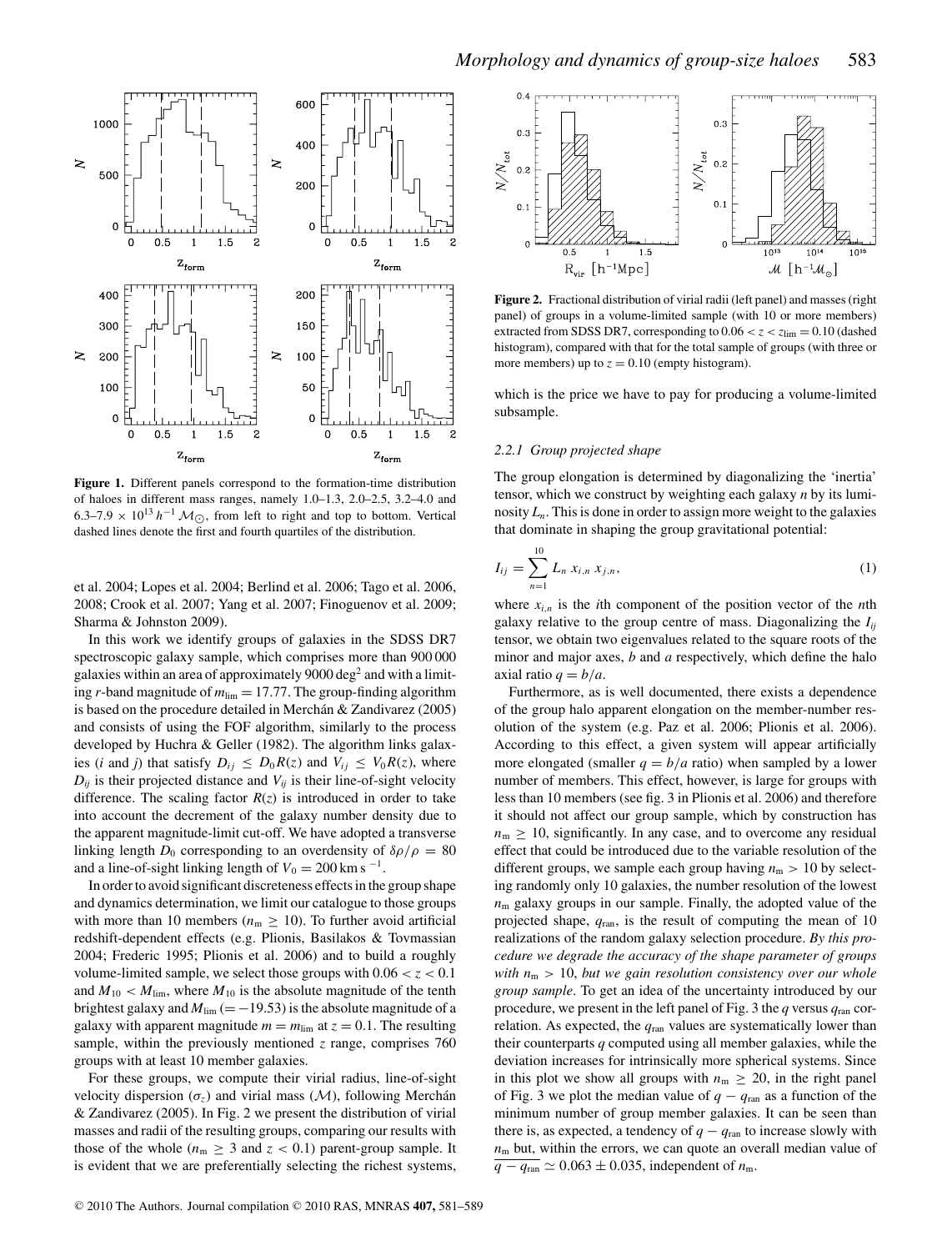

**Figure 3.** Left: the  $q - q_{\text{ran}}$  scatter plot for groups within the volume-limited sample and with at least 20 member galaxies. Right: the median value of *q* − *q*<sub>ran</sub> as a function of the minimum number of group galaxy members. Error bars correspond to the 33 per cent and 67 per cent quantiles. The solid line corresponds to the value  $q - q_{\text{ran}} = 0.063$  and the dashed lines to the ±0*.*035 range.

# **3 THE HALO SHAPE–DYNAMICS RELATION**

In this section we investigate the relation between morphology and dynamical status of DM haloes.

As is well known, halo properties can have a strong dependence on halo mass. In particular, the velocity dispersion of virialized or

nearly virialized haloes is related to the halo mass through the virial theorem:  $M \propto \sigma^2$ . Therefore, in order to search for an intrinsic dependence of the velocity dispersion on shape it is imperative to suppress the possible dependence on mass due to the virialization expectation. To this end we have studied the shape– $\sigma_v$  correlation in the four mass ranges defined in Section 2.1.2, both in 3D space and in projected 2D space (using 1D velocities and projected halo shapes).

#### **3.1 3D halo**  $c/a - \sigma_v$  correlation

Fig. 4 shows the isodensity contours of the shape– $\sigma_v$  scatter plot at redshift  $z = 0$  for some of the selected mass bins (left boxes of each panel). As can be seen, there exists a clear correlation between halo sphericity and halo velocity dispersion, according to which more spherical haloes have higher velocity dispersions. Even though we have been cautious in selecting small mass ranges, the observed behaviour could, in principle, be attributed to the halomass variation within each mass bin. For this to be true the more massive systems within each bin – which should also have the higher velocity dispersions – should have the highest values of the *c*/*a* ratio. However, it is well established that more massive systems tend to be less spherical (e.g. Allgood et al. 2006). Therefore, the observed



Figure 4. Each panel corresponds to haloes in the four different ranges of mass, increasing in mass from top left to bottom right. The left part of each panel shows the isodensity contours of *cla* versus  $\sigma_y$  for all haloes in the corresponding range of mass. The right part of each panel shows the corresponding isodensity contours, but only of the 25 per cent and 75 per cent quantiles of the formation-time distribution, which correspond to the EFT (solid line) and LFT (dotted line) families of haloes.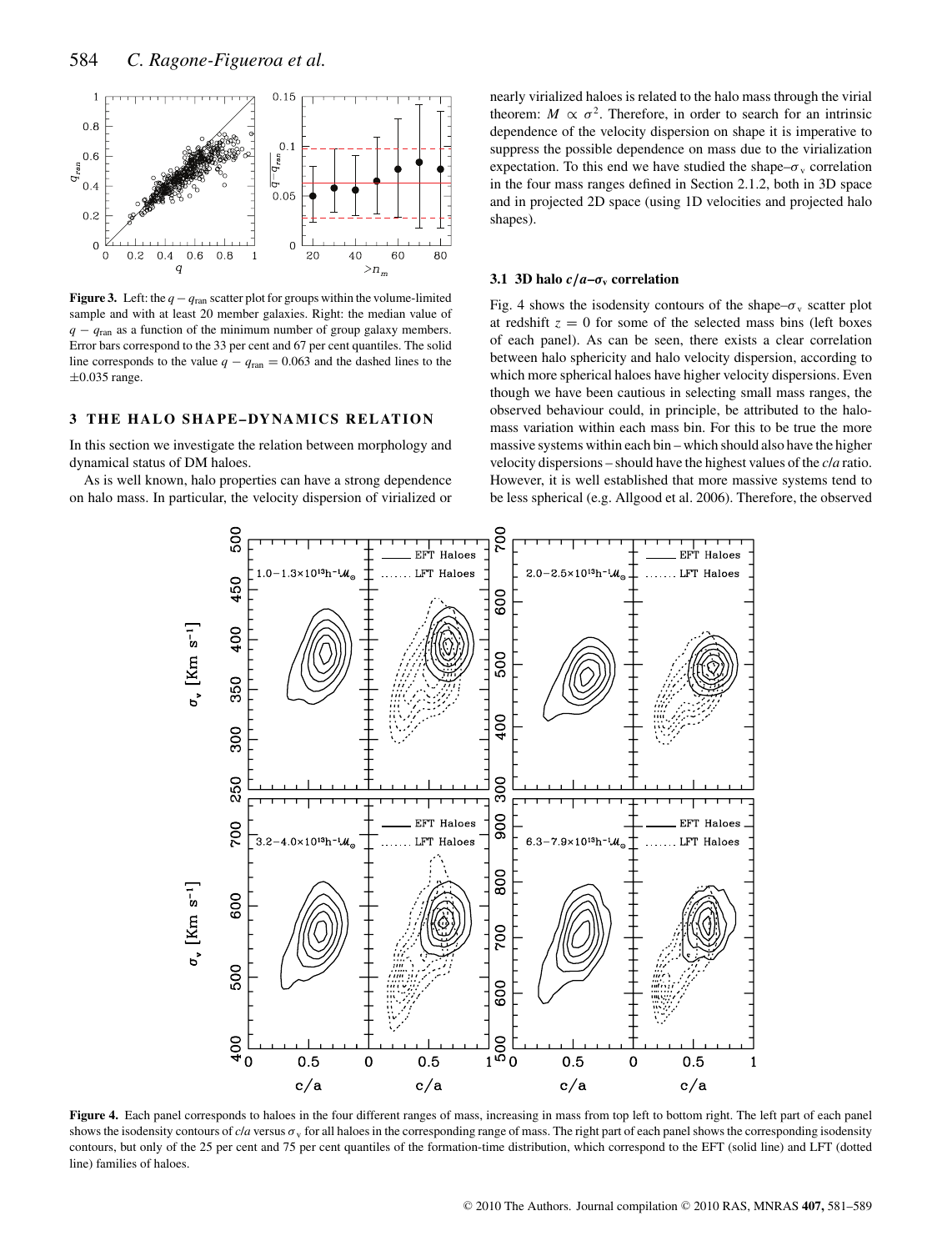correlation cannot be attributed to a possible residual dependence on halo mass. A rather interesting possibility is related to the fact that haloes of any given mass and at any given cosmic epoch could have different formation times as well as different evolutionary histories.

Under this hypothesis, and in order to investigate further the dependence of the shape– $\sigma_{\rm v}$  correlation on the halo-formation time  $(z<sub>form</sub>)$ , we plot the EFT and LFT  $c/a-\sigma_v$  correlations separately in the right-hand half of each panel of Fig. 4. It is evident that the two populations occupy clearly delineated regions in the  $c/a - \sigma_v$  plane, with the EFT haloes (solid line) typically having higher velocity dispersions and higher sphericities than the LFT haloes (dotted line). One can also observe that the LFT contours cover a wider range of  $\sigma$ <sub>v</sub> values than the corresponding EFT ones, but do not reach the highest EFT sphericities. Finally, it is also interesting to note that there is a shift in the peak of the LFT contours towards lower  $c/a$  and  $\sigma$ <sub>v</sub> values between the lower mass (upper panels) and higher mass (lower panels) LFT haloes. This could be attributed to a fraction of the most massive LFT systems being relatively more dynamically young and in the phase of primary mass aggregation. We will return to this issue later on.

As is obvious from Fig. 4, the same overall trend between the LFT and EFT haloes is present in all mass bins. It would therefore be ideal, in order to enhance the statistical validity of our results, to combine the information contained in the different mass ranges in a unique analysis independent of halo mass. This would also facilitate a corresponding study of the observational data, since the available number of SDSS groups is significantly smaller than that of the simulated haloes and thus we cannot afford to divide them into many mass subsamples.

Since the parameters under study ( $\sigma_v$ ,  $c/a$  and  $z_{form}$ ) depend on halo mass, we have devised a normalization procedure that imposes the mass independence of the results and combines the halo velocity dispersion and shape of the whole sample in a unique relation. In more detail, we derive normalization functions of the different parameters by computing analytic fits of the relation between the corresponding parameter  $(P)$  and the halo mass  $(M)$ . Then for a given halo mass we normalize each of the three parameters under study to the value expected from the analytic fit  $(\overline{P}(\mathcal{M}))$ .

Since it is no longer necessary to split haloes into narrow mass bins, we can use the entire main sample of haloes to plot in Fig. 5 the normalized shape–dynamics correlation independent of mass. It is evident that the EFT and LFT behaviour seen in Fig. 4 is reproduced for the whole halo sample and we have further verified that these results are indeed independent of halo mass. In the inset of Fig. 5 we show that the corresponding distributions of masses of the EFT (solid line) and LFT (dashed line) populations are statistically equivalent and therefore there is no residual mass-dependent effect affecting the correlation shown in the main panel.

Our main results, as extracted from Figs 4 and 5, can be summarized as follows. (i) The LFT haloes show a significantly stronger  $c/a-\sigma_v$  correlation than the EFT haloes, while they also span a wider range of values. (ii) The LFT  $\sigma_v$  values are, in some cases, even higher than those of the EFT ('virialized') halo population. (iii) A bimodal pattern is present in the  $\sigma_v - c/a$  plane (Fig. 5) with two local maxima, one of which is situated at low velocity-dispersion and low *c*/*a* values, which as we have discussed earlier and deduced from Fig. 4 result from more massive haloes. Below we attempt to interpret each of the above results individually.



**Figure 5.** Normalized  $c/a - \sigma_v$  relation for EFT (solid line) and LFT (dashed line) populations. All masses are considered. The formation time used to divide EFT and LFT is also normalized to the expected value for a given mass (see text). *Inset panel*: distribution of masses of EFT (solid line) and LFT (dashed line) populations, demonstrating that no mass effect is present in the result obtained in the main panel.

## *3.1.1 Case (i): different σ*v*–c/a correlation strength of the EFT and LFT haloes*

The apparent lack of a strong correlation of the EFT halo population should be attributed to the fact that EFT haloes have had plenty of time to virialize and that the virialization process erases the intrinsic shape– $\sigma_v$  correlation. To quantify the strength of the shape– $\sigma_v$ correlation we estimate the Spearman correlation coefficient as a function of halo mass (Table 1). Clearly, the observed strong and significant correlation of the whole halo population should be attributed to the LFT haloes, since (as we already discussed) the EFT haloes show very weak shape– $\sigma_{v}$  correlations.

So far, the results obtained suggest that the intrinsic halo shape–  $\sigma$ <sub>v</sub> correlation, within each small mass range, is the consequence of the coexistence of haloes of different formation times and going

**Table 1.** The Spearman coefficient (SC) for the velocity dispersion–shape correlation for haloes in four mass bins. In all cases (3D and 2D) the correlations of the EFT haloes are significantly lower than those of the LFT haloes.

| Sample | Mass $[\times 10^{13} M_{\odot} h^{-1}]$ |             |             |             |
|--------|------------------------------------------|-------------|-------------|-------------|
|        | $1.0 - 1.3$                              | $2.0 - 2.5$ | $3.2 - 4.0$ | $6.3 - 7.9$ |
| 3D All | 0.37                                     | 0.42        | 0.44        | 0.48        |
| 3D LFT | 0.45                                     | 0.55        | 0.60        | 0.72        |
| 3D EFT | 0.11                                     | 0.16        | 0.21        | 0.22        |
| 2D All | 0.27                                     | 0.31        | 0.33        | 0.34        |
| 2D LFT | 0.31                                     | 0.38        | 0.42        | 0.47        |
| 2D EFT | 0.11                                     | 0.12        | 0.15        | 0.18        |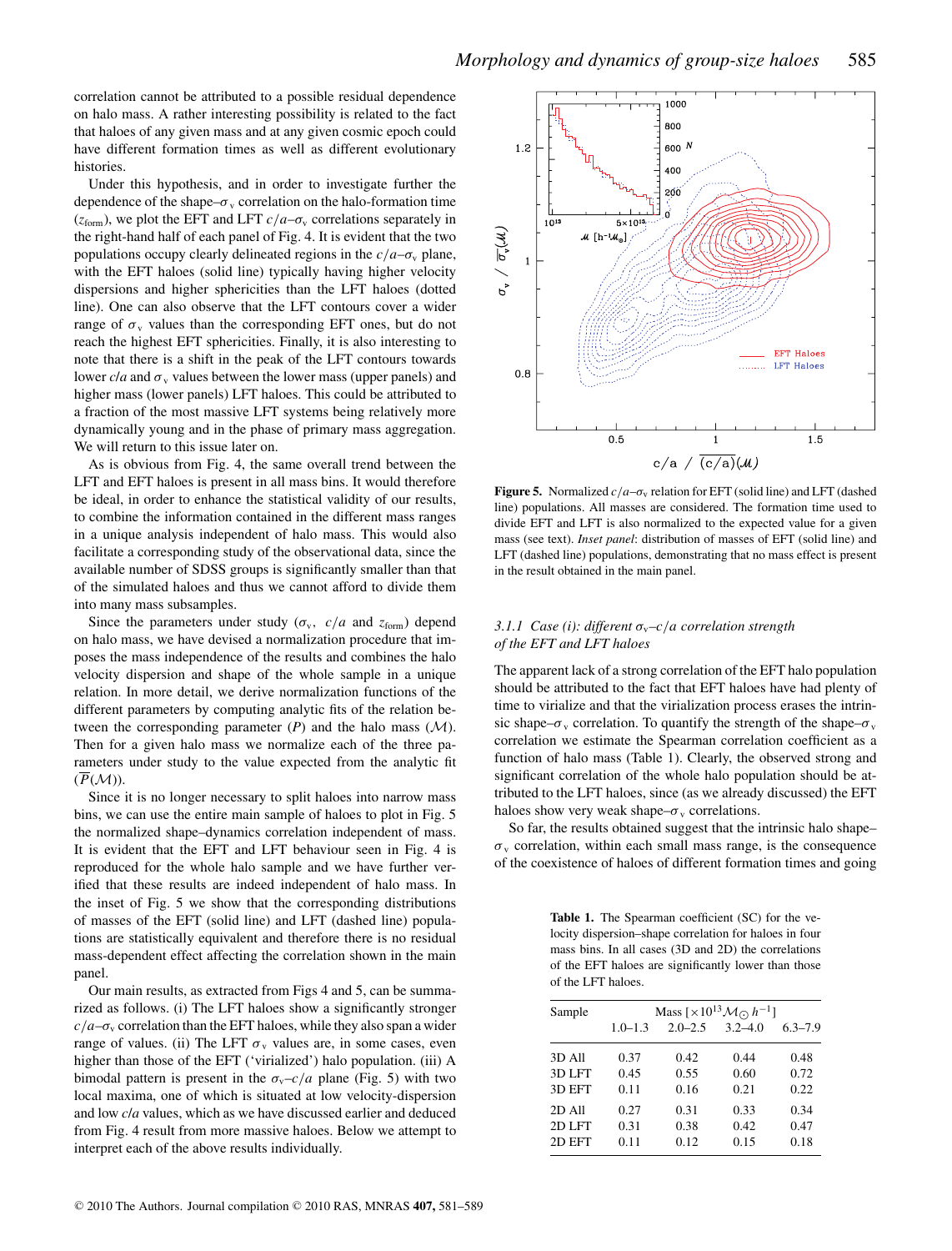

**Figure 6.** Normalized  $c/a - \sigma_v$  trend corresponding to the entire sample of haloes. Each point corresponds to the median  $c/a/[\overline{(c/a)}(\mathcal{M})]$  and  $\sigma$ <sup>v</sup>/[ $\sigma$ <sup>v</sup>/(M)] values computed for haloes with *z*<sub>form</sub> within different octiles of formation time. Error bars mark the 10 per cent percentile of the corresponding distribution.

through different evolutionary phases.<sup>1</sup> DM haloes, in the initial stages of formation and before virialization is complete, typically have a smaller velocity dispersion and a more elongated shape. Once virial equilibrium is reached these quantities stabilize and, since this equilibrium configuration is more likely to be achieved by EFT haloes, the EFT family shows only a weak shape– $\sigma_v$  correlation.

We attempt to investigate the evolution paradigm as the cause of the  $\sigma_{v}-c/a$  correlation in more detail, by dividing the halo formation-time distribution into eight quantiles. We then compute the median values of  $\sigma_{\rm v}/[\overline{\sigma}(\mathcal{M})]$  and  $c/a/[\overline{(c/a)}(\mathcal{M})]$  within each *z*form quantile and plot them in Fig. 6. In concordance with Fig. 5, we consistently find a clear trend indicating that the earlier the halo is formed the higher its  $\sigma_v$  and *c/a* ratio, as expected from the fact that older haloes have more time to evolve and virialize. Evidently a halo evolutionary sequence appears, with dynamically young haloes situated at the lower left of the  $c/a-\sigma_v$  plane; as they evolve they move towards higher  $\sigma$ <sub>v</sub> and *c/a* values, where the virialized haloes are located.

Note, however, that in Fig. 6 the dynamically youngest haloes (first octile of formation time) show a behaviour that deviates from the overall trend, being characterized by a lower normalized *c*/*a* value. This outlier has a relatively larger uncertainty with respect to the other octiles, and a possible cause of this behaviour is presented in the discussion of case (iii).

## *3.1.2 Case (ii): LFT haloes with σ<sup>v</sup> values even larger than those of EFT haloes*

In an attempt to explain the cause of the rather unexpected behaviour of some LFT haloes, i.e. those having relatively high sphericity and

at the same time a velocity dispersion as large as or even larger than expected from 'virialized' EFT haloes, we suggest two mechanisms.

(1) Since LFT haloes are prone to have had a recent merger and since it is expected that dynamical interactions and merging processes increase the velocity dispersion of the involved systems, some merging or highly interacting haloes could be undergoing a transient geometrical configuration of high sphericity (resulting when the infalling substructures are near the perigee), while temporarily achieving a velocity dispersion that could be even larger than their virial value (Faltenbacher, Gotlöber & Mathews 2006). We have verified that this is indeed the case for some of the LFT haloes.

(2) Some of the high-velocity-dispersion and quasi-spherical LFT haloes could arise from truly virialized LFT haloes by a somewhat rapid virialization process depending on their particular formation history and/or environment.

#### *3.1.3 Case (iii): the two maxima in the LFT*  $\sigma_y$ – $c/a$ *correlation plane*

As we have discussed earlier, the lower  $\sigma_{v}$ –*c/a* maximum seen in Fig. 5 is caused by the most massive haloes (i.e. those with  $M \gtrsim$  $3.2 \times 10^{13} h^{-1}$  M<sub>(c)</sub>) and could be attributed to a fraction of the most massive LFT systems being relatively dynamically younger and in the phase of merging, where the FOF algorithm could join a merging pair into a single FOF halo.

In order to verify our suspicion, we have selected haloes with masses in range  $3.2-7.9 h^{-1} \mathcal{M}_{\odot}$  (including the two most massive ranges presented in Fig. 4, where the bimodal pattern was evident for the LFT haloes) and investigated in what manner the described trend would be affected if double- (or multiple-)core haloes (or otherwise dumbbell-shaped haloes) were excluded. Double-core haloes were identified as those haloes that are split into two or more subhaloes of at least 1000 particles, within a relative distance of  $2r_{\rm sph}$  ( $r_{\rm sph}$  is the diameter of a sphere that has the same volume as the halo considered), when a re-identification with a shorter linking length (0.135 of the mean interparticle separation) is performed. Therefore, they are major pre-merger systems joined by the FOF into a single system, for which other halo-finders would probably have singled out each component as an individual halo. In the left panel of Fig. 7 we show the  $c/a - \sigma_v$  correlation when all haloes in the mass range mentioned are considered, whereas in the right panel double-core haloes are excluded. It is evident that the secondary maximum at low  $\sigma$ <sub>v</sub> and *c*/*a* is caused by double-core haloes, which are those that are in an active major merger process and thus an



**Figure 7.** Same as Fig. 5, but only considering haloes with masses between 3.2 and  $7.9 \times 10^{13} h^{-1} \text{M}_{\odot}$ . In the left panel the entire sample is used whereas in the right panel all double-core haloes have been excluded.

© 2010 The Authors. Journal compilation © 2010 RAS, MNRAS 407, 581-589

<sup>&</sup>lt;sup>1</sup> Note that a similar conclusion was reached in a recent observational study of  $z \lesssim 0.04$  groups of galaxies (Tovmassian & Plionis 2009).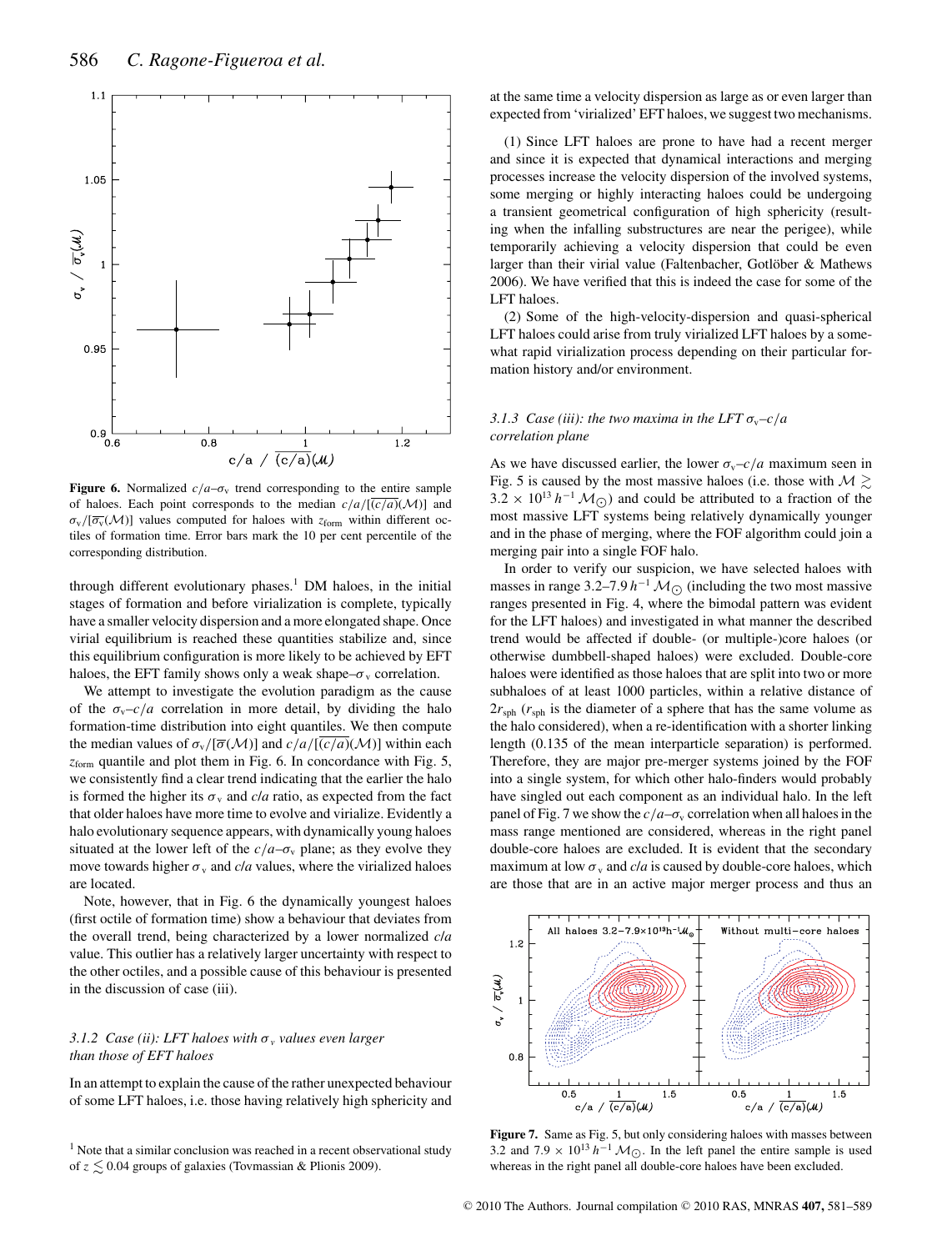

**Figure 8.** As in Fig. 5 but using projected halo shapes and 1D velocity dispersions.

integral part of the 'dynamically young' family of haloes. Note that although the  $c/a - \sigma_v$  LFT correlation is weakened when the double-(multiple-)core haloes are excluded, it is still clearly present.

Returning to the issue of the 'outlier' seen in Fig. 6, we have verified that the cause of the significantly smaller normalized  $\langle c/a \rangle$ value of the first formation-time octile is the significantly larger number of double- (multiple-)core haloes found in this octile with respect to the other octiles. For example, for the case of the most massive haloes (i.e. those investigated in Fig. 7) we find that ∼22 per cent of the haloes in the first octile are double- (multiple-)core haloes, while this number drops to 4.8 and 2.6 per cent in the second and third octiles respectively, and to even smaller values thereafter.

#### **3.2 2D Halo** *q***–***σ<sup>z</sup>* **correlation**

Here we present the analysis corresponding to the previous subsection, but using the projected halo axial ratio  $(q = b/a)$  obtained from the projected particle distribution) and the 1D velocity dispersion. This is done in order to see how the previous (3D) results are translated into theoretical expectations that can be compared with the results based on observational group samples.

Fig. 8 is the 2D analogue of Fig. 5 and we can clearly see that qualitatively the correlation revealed in Fig. 5, albeit weaker, is repeated in Fig. 8. Details and significances may differ (see Table 1 for different mass ranges), however, the main result is that we expect to see (in realistic group samples) hints of an independence of mass correlation of the projected halo axial ratio with its line-of-sight velocity dispersion.

## **4 A FORMATION -TIME PROXY**

The aim of this section is to provide a formation-age proxy, tested with simulated haloes but one that can also be computed for realistic groups of galaxy samples, where the adopted definition of  $z<sub>form</sub>$  is not usable. This is done in order to test the morphology–dynamics–



**Figure 9.** The  $\Delta$ <sub>subh</sub> parameter as a function of formation time computed for dark matter haloes in four ranges of halo mass.

formation time correlation (which was found to be present in simulated haloes) in groups extracted from the SDSS DR7.

We propose as a halo formation-age proxy ( $\Delta_{subh}$ ) the fraction of mass that is associated with the most massive substructure (subhalo), when a further re-identification is performed with a linking length that equals half the original one (0.17*/*2 of the mean interparticle separation). This proposed parameter can be interpreted as a concentration indicator, since it accounts for the distribution of mass at two different overdensities (given by the linking lengths used).

The number of halo particles at each overdensity level is defined as *n*high and *n*low for the higher and lower overdensities, respectively. Then the concentration parameter is given by

$$
\Delta_{\text{subh}} = \frac{n_{\text{high}}}{n_{\text{low}}} \tag{2}
$$

The parameter  $\Delta_{\text{subh}}$  takes values within the range  $\Delta_{\text{subh}} \in [0, 1]$ , with a value near 1 indicating a high concentration and a value near 0 indicating the opposite. We show in Fig. 9 the relation between  $\Delta$ <sub>subh</sub> and halo-formation redshift for the different ranges of mass labelled in the plot. It is evident that the oldest haloes have the highest levels of concentration, whereas the youngest ones extend to lower values of  $\Delta_{\text{subh}}$ .

Since the above analysis clearly demonstrates that the proposed parameter can be used as an age indicator, we continue with the computation of the concentration parameter corresponding to galaxy groups in the observational data,  $\Delta_{sub}$ . To this end we perform a second FOF identification, but this time using an overdensity of  $\delta\rho/\rho = 300$ . This procedure allows us to extract a denser subgroup of a given system with respect to the original  $\delta \rho / \rho = 80$  sample. Then  $\Delta_{sub}$  is given by the ratio between the number of members of the denser subgroup to the number of members of its parent  $(\delta \rho / \rho = 80)$  group. Utilizing this formation-age proxy, we examine the SDSS-DR7 group shape–dynamics–formation time relation in the next section.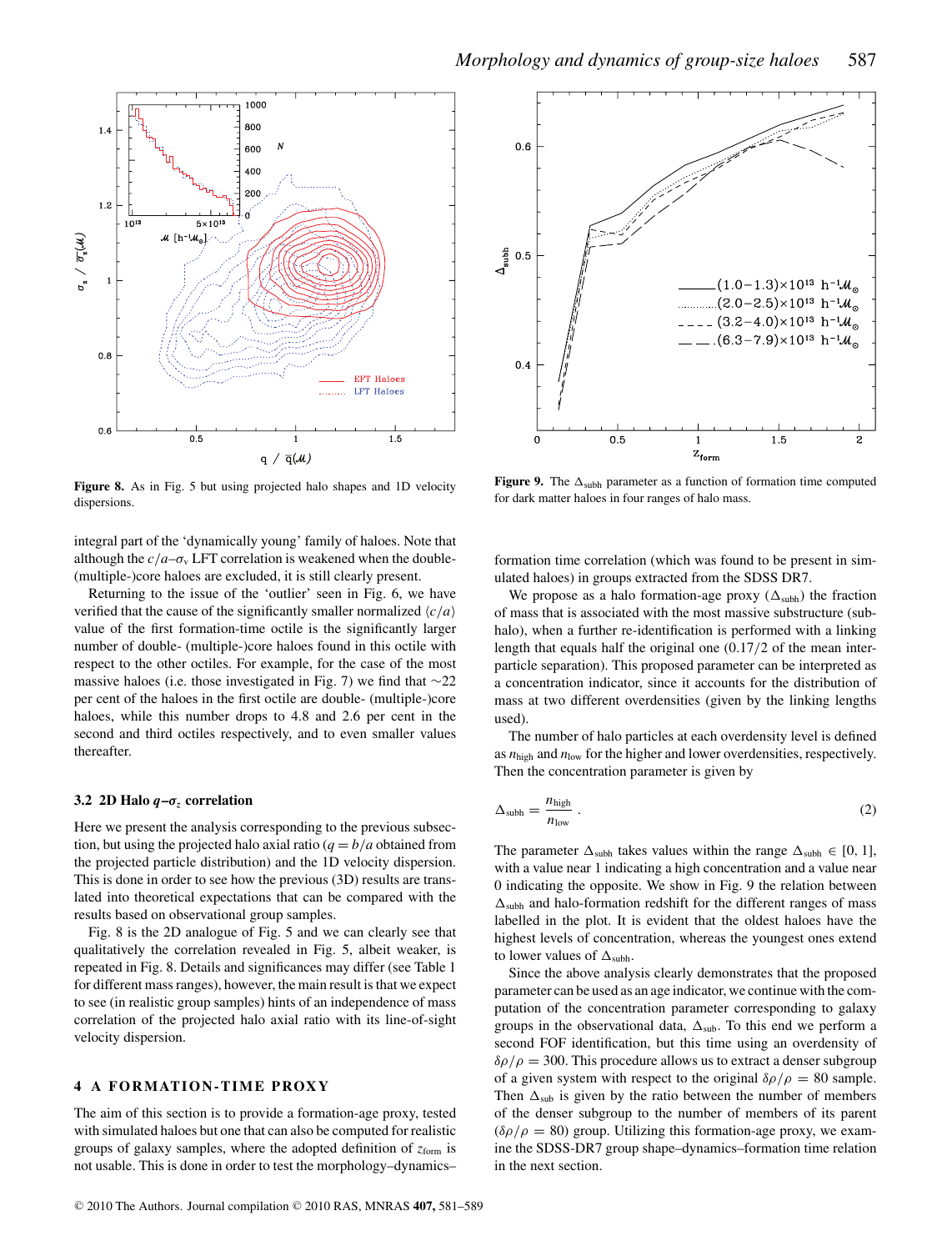# **5 THE SHAPE–VELOCITY DISPERSION RELATION OF SDSS DR7 GROUPS**

Many studies have attempted to determine the morphology and dynamical status of groups of galaxies (e.g. Hickson et al. 1982; Malykh & Orlov 1986; Orlov, Petrova & Tarantaev 2001; Kelm & Focardi 2004; Plionis et al. 2004, 2006; Coziol & Plauchu-Frayn 2007; Wang et al. 2008; Hou et al. 2009) and have found that their morphology corresponds to that of mostly prolate-like triaxial ellipsoids (see however Robotham, Phillips & de Propris 2007), while there also appears to be a correlation between velocity dispersion and projected group shape (e.g. Tovmassian & Plionis 2009), similar to that found in the previous section.

Here we analyse our 'volume-limited' group catalogue based on the SDSS DR7 galaxy survey, which was described in Section 2.

As we have concluded in Section 3.2, the shape–*σ* correlation for DM haloes extracted from the simulation survives in projection but it is significantly weakened when the projected shape (*q*) and 1D velocity dispersion are used. Further scatter should be expected in a more realistic situation in which the projected shapes of SDSS groups are computed using only 10 members (*q*ran). Indeed, as was shown in Section 2.2, the typical error expected when only 10 members are considered in the estimation of the projected shape is non-negligible. Such issues may act to hide the morphology– dynamics correlation of observed groups of galaxies, and thus even a weak correlation should be considered as the hint of a true underlying effect. We show in Fig. 10 the least-squares best-fitting line of the  $q_{\text{ran}}$  versus  $\sigma_z/\bar{\sigma_z}(M)$  scatter plot (of the entire sample of galaxy groups), where the observed trend is in full agreement with Fig. 8.

We now attempt to investigate whether the observed  $q<sub>ran</sub>$  versus *σz* correlation in Fig. 10 is due to the coexistence of groups with different formation times, as was indeed shown to be the case in the DM halo analysis. As shown in Section 3.2 (see also Fig. 8), using



**Figure 10.**  $q_{\text{ran}}$  versus normalized  $\sigma_z$  relation for groups in SDSS DR7. Filled (low concentration) and empty (high concentration) dots stand for groups in the first and last quartiles of the normalized  $\Delta_{sub}$  distribution, respectively. The large circles correspond to the median values. The solid line shows the least-squares fit using all groups, irrespective of their  $\Delta_{sub}$ value. The inside box shows the mass distributions for groups in the quartiles of low and high concentration (dotted and solid lines respectively).

projected shapes and 1D velocity dispersions does not completely mask the systematic behaviour observed for haloes with different formation times. However, taking into account the unfeasibility of determining the formation time of the observed galaxy groups, we use as a proxy of the group dynamical age its concentration parameter  $\Delta_{sub}$ . This parameter has indeed been shown (for the case of DM haloes) to correlate with halo-formation time (see Section 4).

In Fig. 10 we separately plot groups from the first and last quartiles of the  $\Delta_{sub}$  parameter distribution (as was done for formation time in Section 3.1). Filled and empty circles represent galaxy groups with low and high concentrations (corresponding to groups in the first and last quartiles of the  $\Delta_{sub}$  distribution), respectively. The tendency for high-concentration groups (open circles) to have systematically higher velocity dispersions and *q* values is quite evident. We also plot their corresponding median values as large filled and empty circles, from which it can be seen that indeed there is a separation of the two families (based on  $\Delta_{sub}$ ) in both  $q_{ran}$  and  $\sigma_z$ axes. We have again verified that the observed behaviour is not due to a mass-dependent effect, since the distributions of mass of the two group families are statistically equivalent (see insert of Fig. 10).

It is important to keep in mind that the uncertainty in the determination of the projected group shape, induced by our random sampling procedure aimed at reducing variable resolution effects, could introduce a large scatter in the morphology–dynamics correlation. This could then act to hide the differences between the two families of groups represented by the different symbols in Fig. 10. We have tested this assertion by using, within small ranges of group mass and for a given number of galaxy members, all available galaxy members to estimate the group *q* values more accurately, at the expense of working with a low number of groups. We now find significantly larger differences between the mean *q* values of the low- and high-concentration families. Therefore, had we higher resolution measurements of group shapes we would have recovered a significantly larger separation between the low- and high-concentration group families in the  $q-\sigma_z$  plane, strengthening the interpretation of group formation-time differences being the cause of the observed  $q-\sigma_z$  correlation, as is the case in the DM haloes analysed.

## **6 SUMMARY AND CONCLUSIONS**

We have identified dark matter haloes in the MARENOSTRUM UNIVERSE and groups of galaxies in SDSS DR7 with the purpose of searching for possible dependences of halo/galaxy-group shape on dynamics, independent of mass.

We have computed the halo-formation time as the redshift at which the halo accretes half of its final mass. Since this definition of formation time is not applicable to observed groups identified in realistic galaxy catalogues, we have identified a concentration parameter that can be used as a proxy for the formation time of haloes and at the same time can be easily computed for the observed SDSS galaxy systems.

With this regard, we have found a significant correlation between halo shape and dynamics (velocity dispersion) that is independent of the halo mass. We have identified the cause of this correlation to be halo-formation-time differences. Early formation-time haloes show a very weak correlation, as they are more spherical, have a higher velocity dispersion and show substantial concentration. In contrast, late formation-time haloes show a strong shape–dynamics correlation (having a wide range of shape and velocity-dispersion values), with typically lower velocity dispersions, lower sphericities and significantly lower concentrations. We have also studied the influence of multicore haloes (i.e. major merger systems joined by